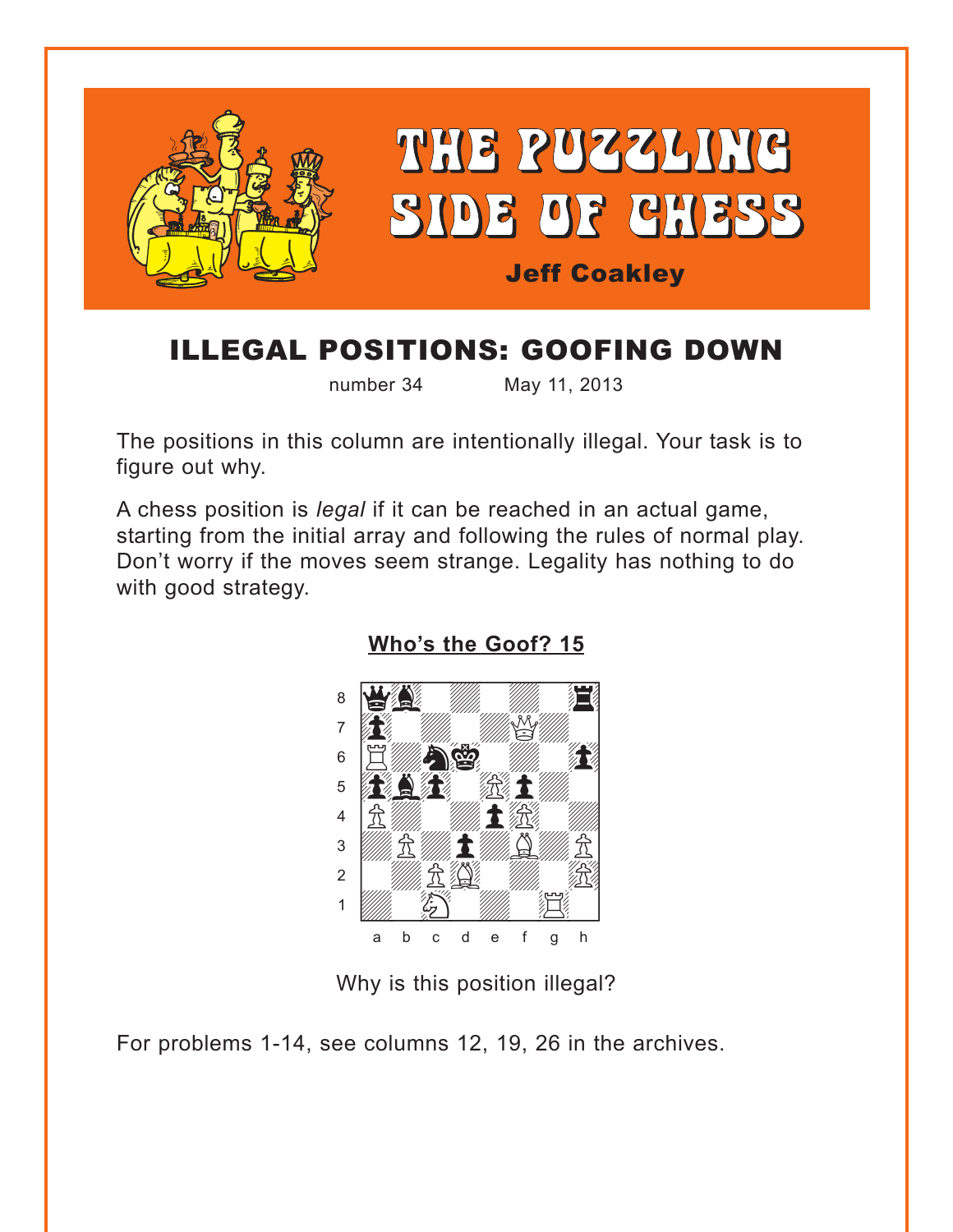<span id="page-1-0"></span>

Why is this position illegal?

Who's the Goof? is a kind of negative proof game. The goal is to prove that a position could not happen in a real game. Solving the puzzle usually involves "backwards thinking" (retrograde analysis).

The *stipulation* is to explain why the position is illegal. Sometimes a single piece or tactical element can be identified as the "goof". However, in more complicated cases, a logical argument is necessary to demonstrate a "legal contradiction" within the position.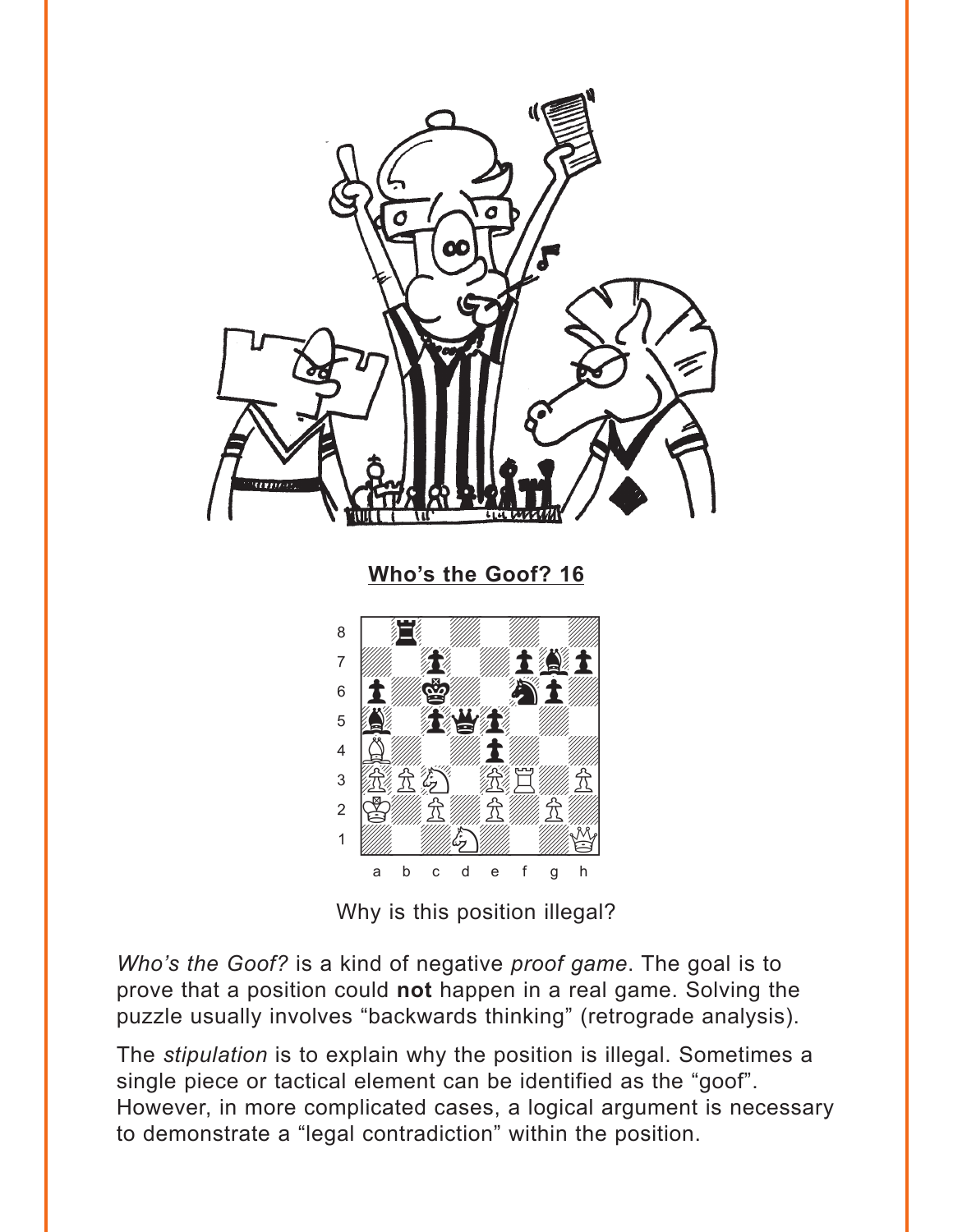## Who's the Goof? 17

<span id="page-2-0"></span>

Why is this position illegal?

As always, we saved the toughest for last. You may want to get a refreshment before you start this one.



Who's the Goof? 18

Why is this position illegal?

If anybody is wondering about the title of this column, here's the story.

An error-prone duck goes to his psychologist. "Hey, Doc, I made a resolution to stop goofing up." "That's excellent." "Yea, now I goof down instead!?"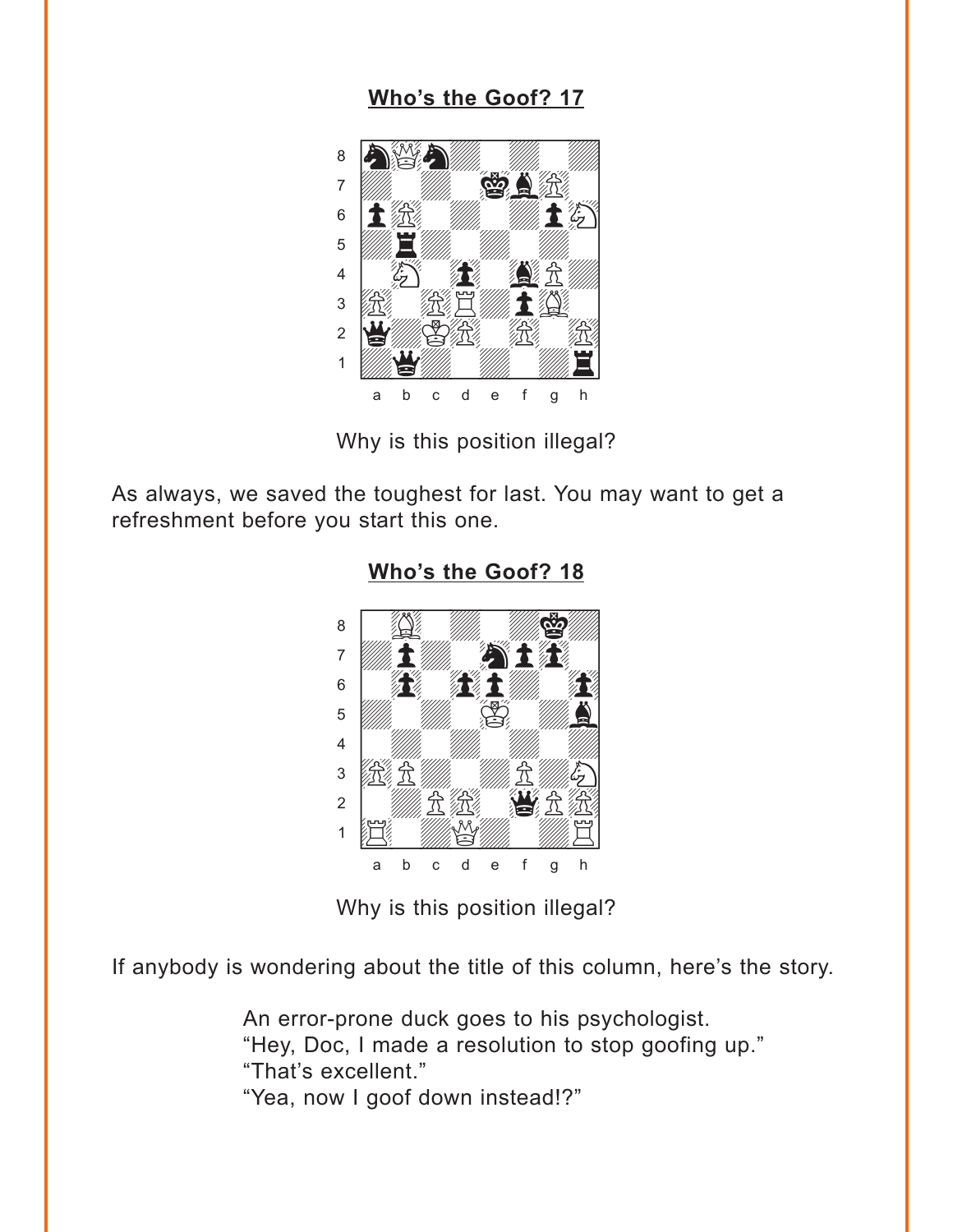## <span id="page-3-0"></span>**SOLUTIONS**

All problems by J. Coakley, ChessCafe.com (2013).

PDF hyperlinks. You can advance to the solution of any puzzle by clicking on the underlined title above the diagram. To return to the puzzle, click on the title above the solution diagram.



Who's the Goof? 15

White has no king.

A true King's Gambit!?

Who's the Goof? 16



Black has two dark-square bishops.

Neither of them can be a promoted piece because Black still has eight pawns on the board.

Other features in the position are legal. For example, the white bishop on a4 is a pawn that promoted on c8 or e8.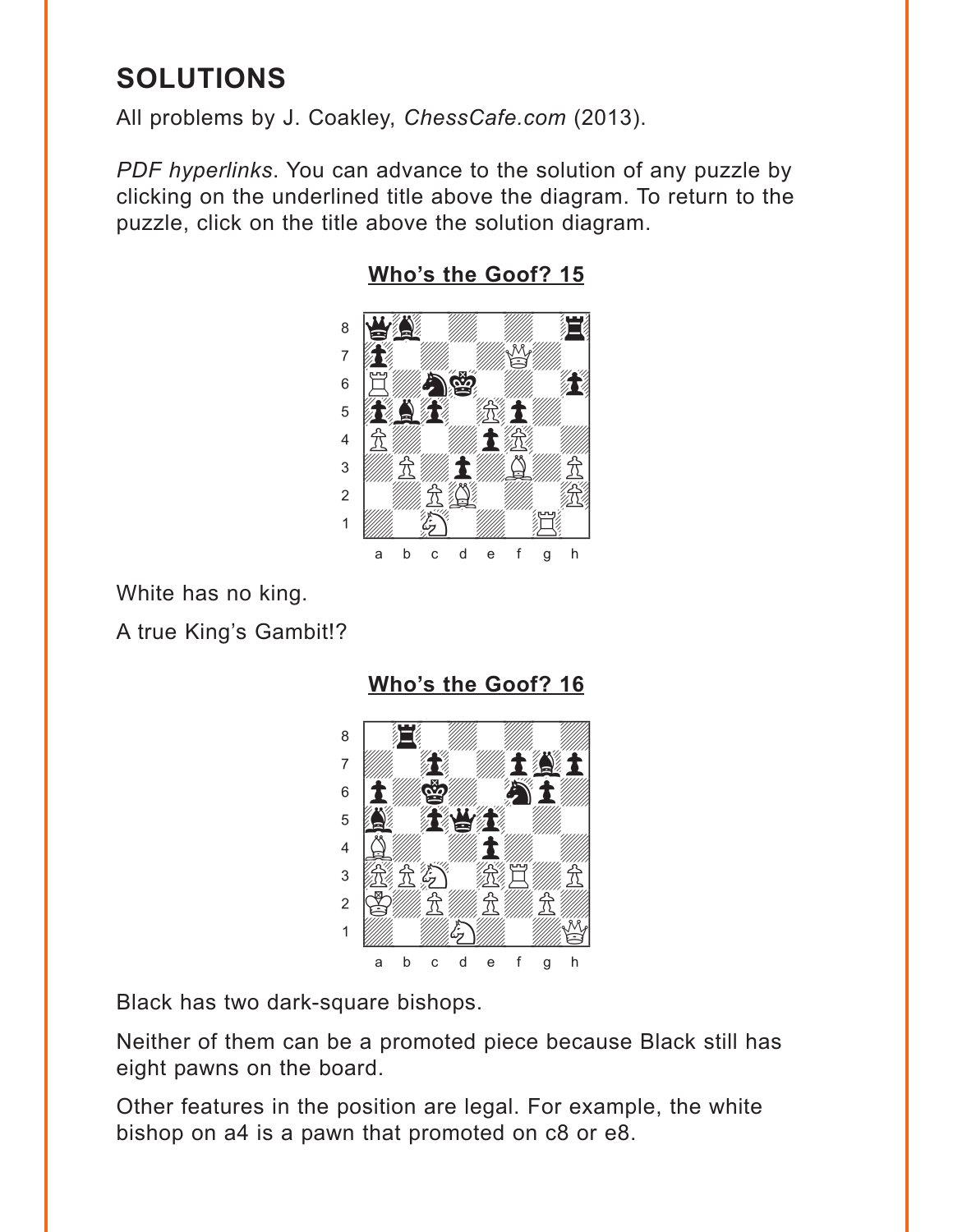## **[Who's the Goof? 17](#page-2-0)**

<span id="page-4-0"></span>

The position is illegal because White did not have a legal move on their last turn. This backwards dead-end is called *retro-stalemate*.

The white king is in double check by two black queens. The only way this could happen is if Black just promoted with 1...b2-b1=Q#. But consider the position before that move (black pawn on b2 and b1 vacant). What was White's previous move?

The last white move was not with the queen, rook, bishop, or knights. They would be checking the black king on any square they could have moved from. *It cannot be White's turn if Black is in check*.

The last white move was not with a pawn. The d-,f-, and h-pawns are still on the 2nd rank. The a- and c-pawns had nowhere to move from ("zero reverse mobility"). The pawn on g7 could only come from f6, where it would be checking the black king. That leaves the pawns on b6 and g4.

Proving that the last white move was not 1.a5xb6, 1.c5xb6, or 1.h3xg4 is trickier. Black is missing three pieces (ppp). White has doubled g-pawns. One of them started on the e-file and captured twice to reach the g-file. So only one black piece is available for capture elsewhere. Therefore, we can deduce that the other white pawns are all on their original file and never took anything, since it would require two captures to leave and return.

(A possible history for the white doubled pawns is that the e-pawn captured a knight on f6 and a pawn on g7. Black then promoted their e-pawn into a knight on e1, which later went to c8, and also played ...hxg6.)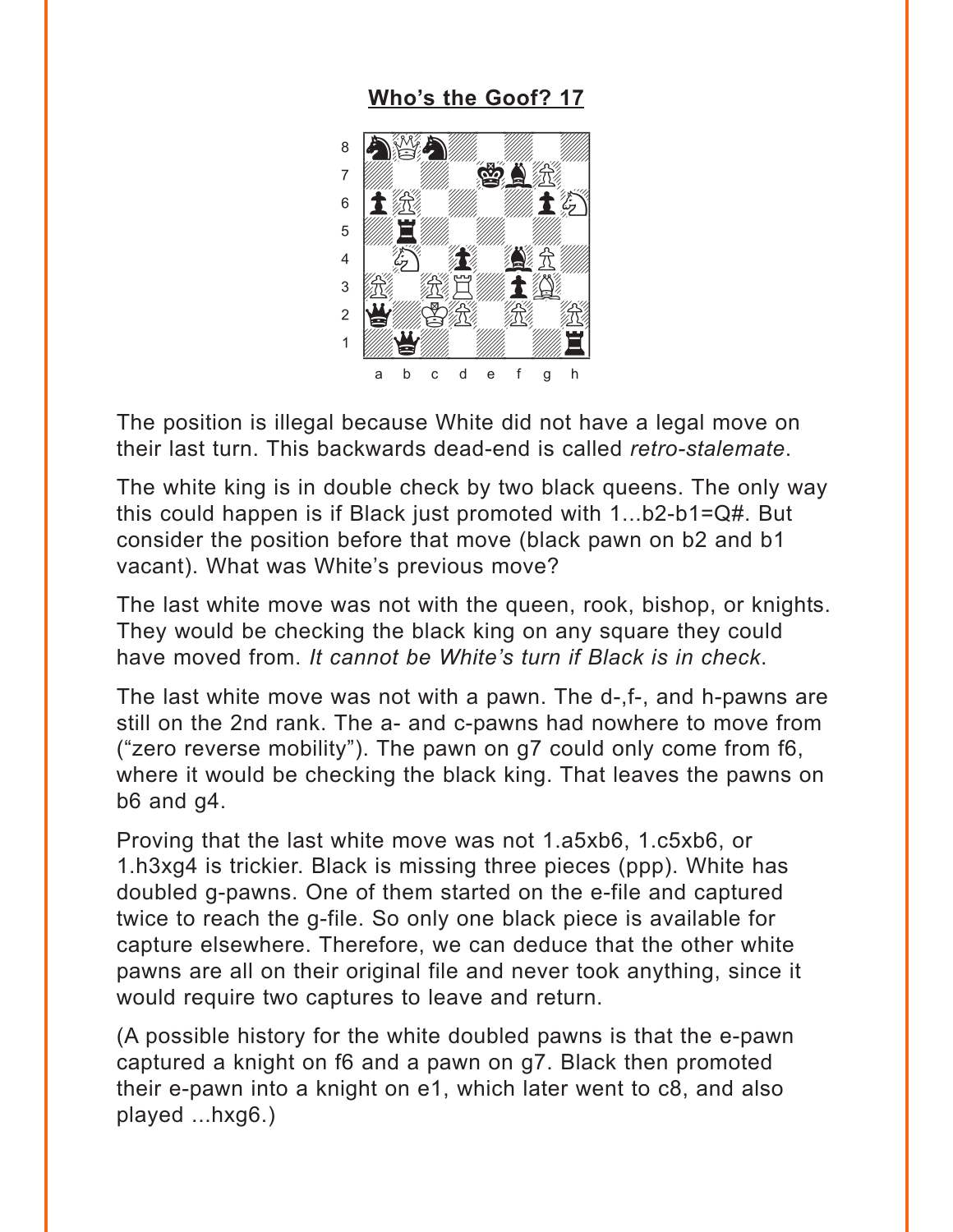<span id="page-5-0"></span>The last white move was not by the king. On b3, b1, and c1, he would be in an impossible double check . On c1, he would be in an impossible check from the black rook on h1, which had nowhere to move from to give check. The promotion ...g2xh1=R+ is not possible because it would require two captures by the black g- and h-pawns. White is only missing two pieces (RB), and one of them was captured on the b-file by a black pawn (now on b2) from the a- or c-file. The original black b-pawn could not have advanced directly to b2 because the white b-pawn never left the b-file.



**[Who's the Goof? 18](#page-2-0)**

There is no single explanation for this double-edged goof.

The white king is in check. If the last move was the advance 1...d7 d6+, then the position is illegal because of the black bishop on h5. If the last move was the capture 1...c7xd6+, then the position is illegal because of the white bishop on b8.

Let's examine 1...d7-d6+ first. In the position before that move (with black pawns on b7 and d7), the bishop on h5 would have to be a promoted piece, since the original light-square bishop could not have moved from c8. For the black c-pawn to promote on the light squares d1 or f1 would require three captures. White is only missing three pieces (BNp) and one was captured on b6, so promotion on those squares is impossible.

Disproving a promotion on b1 by the black a-pawn or c-pawn requires more analysis. In order to escape from behind the white pawns, a promoted bishop on b1 would have to exit via a2 and across b3, which means that the promotion would need to take place before the white pawn moved to b3. But with a white pawn on b2, three captures